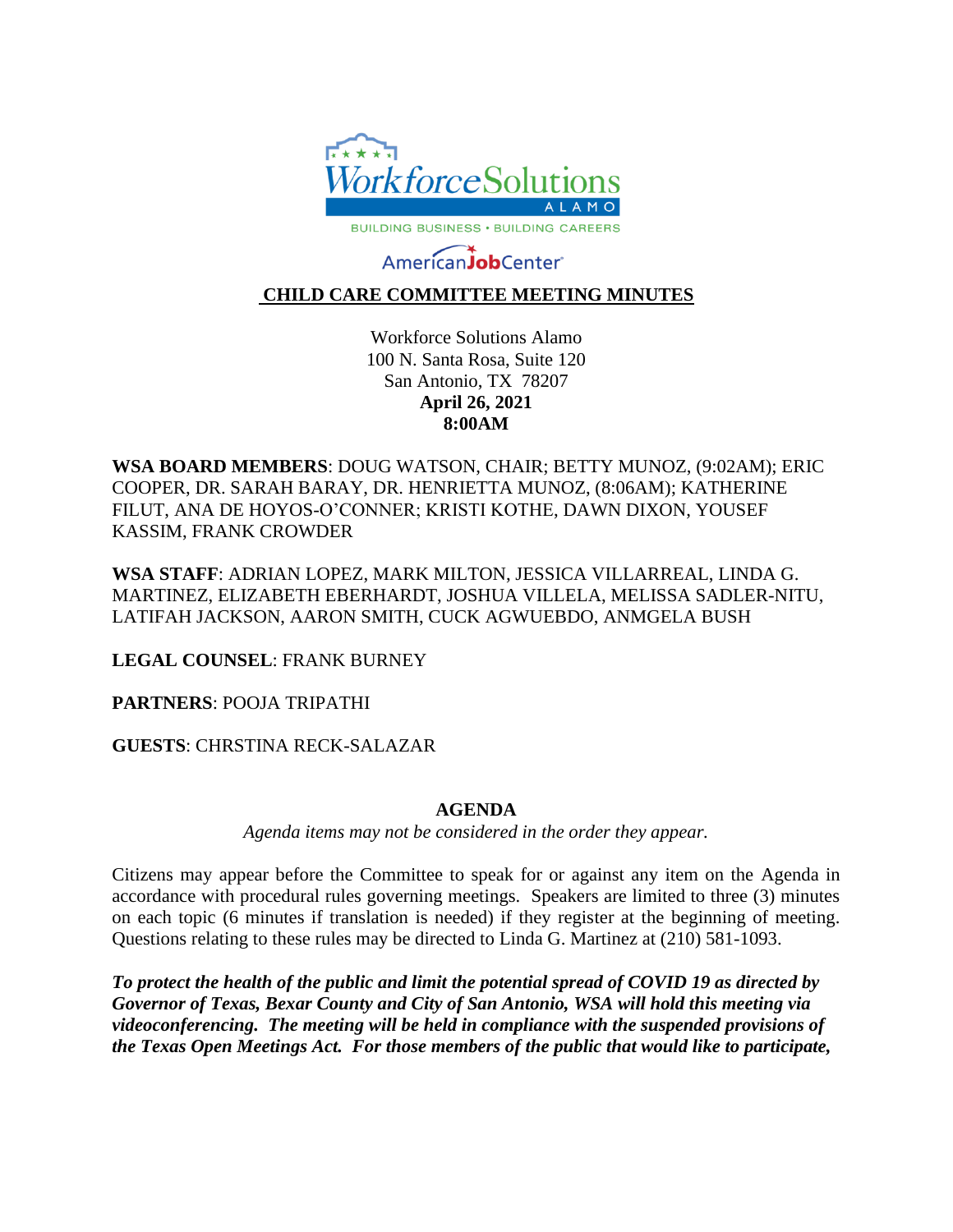*please call toll-free 1-877-858-6860, which will provide two-way communications through a speaker phone. For additional information, please call Linda G. Martinez, (210) 272-3250.* 

**Please join WebEx meeting from your computer, tablet, or smartphone.**  <https://wsalamo.webex.com/wsalamo/j.php?MTID=m57869a57bf5e3e47dfc50f0daa895b08>

> **You can also dial in using your phone. United States (Toll Free): 1-415-655-0002**

**Meeting Number & Access Code: 146 511 7345**

**New to WebEx? Get the app now and be ready when your first meeting starts:**  <https://www.webex.com/>

**During the Public Comments portion of the meeting (Agenda Item 3), the Public may type their name into the chat box or unmute themselves and state their name. The meeting host will call each member of the public for comments, in the order** 

**their names were submitted.**

- I. CALL TO ORDER AND QUORUM DETERMINATION Presenter: Doug Watson, Chair **Call to Order and Quorum Determination At 8:00 a.m., Chair Watson called the meeting to order**.
- II. ROLL CALL Presenter: Doug Watson, Chair
- III. PUBLIC COMMENT Presenter: Doug Watson, Chair **None**
- IV. DECLARATIONS OF CONFLICT OF INTEREST Presenter: Doug Watson, Chair **None**
- V. DISCUSSION AND POSSIBLE ACTION ON MINUTES OF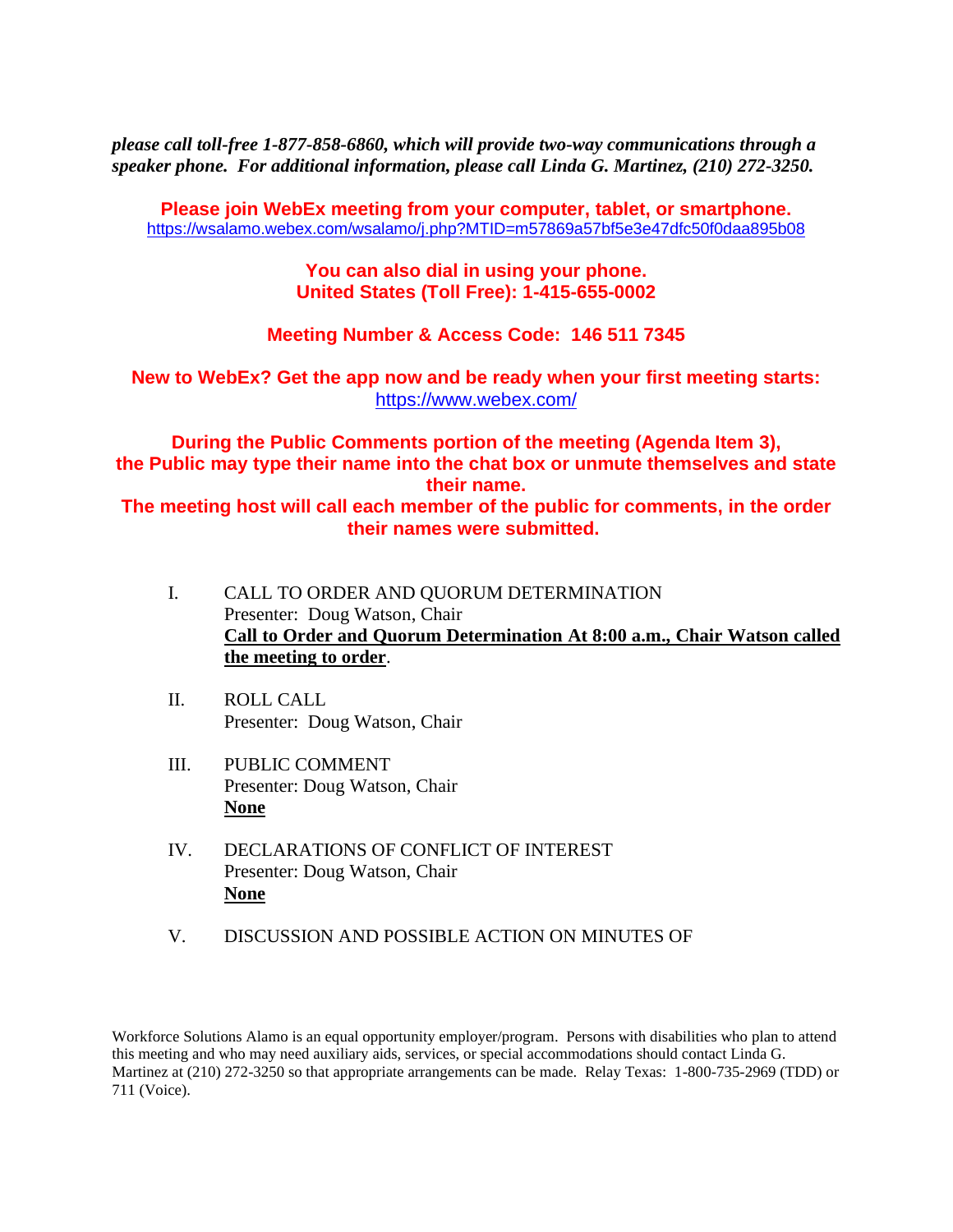## JANUARY 11, 2021 CHILD CARE COMMITTEE MEETING Presenter: Doug Watson, Chair

- **Upon motion by Director Eric Cooper and second by Director Yousef Kassim the Board unanimously approved the January 11, 2021, meeting minutes**.

## VI. AVANCE QUALITY CHILD CARE MATTERS PROGRAM PROPOSAL (DISCUSSION AND POSSIBLE ACTION)

- Mrs. Jessica Villarreal, Director Child Care, provided the Child Care Committee with information regarding the AVANCE Proposal. AVANCE contacted WSA to discussed and share a proposal for implementation of Quality Child Care Program for the Alamo board.
- AVANCE's overview of the Quality Child Care Matters, (QCCM) program seeks to provide an opportunity to increase supply and quality of home-based childcare providers in the Alamo region.
- Specific goals include: Gaining a clear understanding of the quantity, quality and needs of home-based childcare providers in the Alamo region, Bridge the relationship between workforce solutions and home-based childcare providers in the Alamo region whereby home-based child care providers turn to workforce as a trusted partner in receiving ongoing mentoring and support to provide quality care, and to increase the supply and quality of home-based child care in the Alamo region. 3- year project proposed by AVANCE.
- The focus of the curriculum is on:
- increasing quality for registered and licensed home-based child care providers, with a special emphasis on the requirements and process for Texas Rising Star certification, and addresses the following topics: Child care Licensing: Background Checks, Annual Training Requirements, Supervision, Emergency Preparedness, Health and Safety, Business Policies and Procedures: Nutrition, Parent Education, Parental Involvement, Early Childhood Development and Teacher-Child Interactions, Curriculum and Lesson Planning, Applying for Texas Rising Star certification.
- Delivered in a group setting, either in person or virtually, the program includes 72 hours of course work over a nine-month period. Session times vary between 4-7 hours depending on the session topics and provider participation in activities and discussion. The structure of the course is flexible to accommodate the scheduling needs of providers.
- Texas Child Care Licensing reports that there are currently zero TRS certified home-based childcare providers in the Alamo region.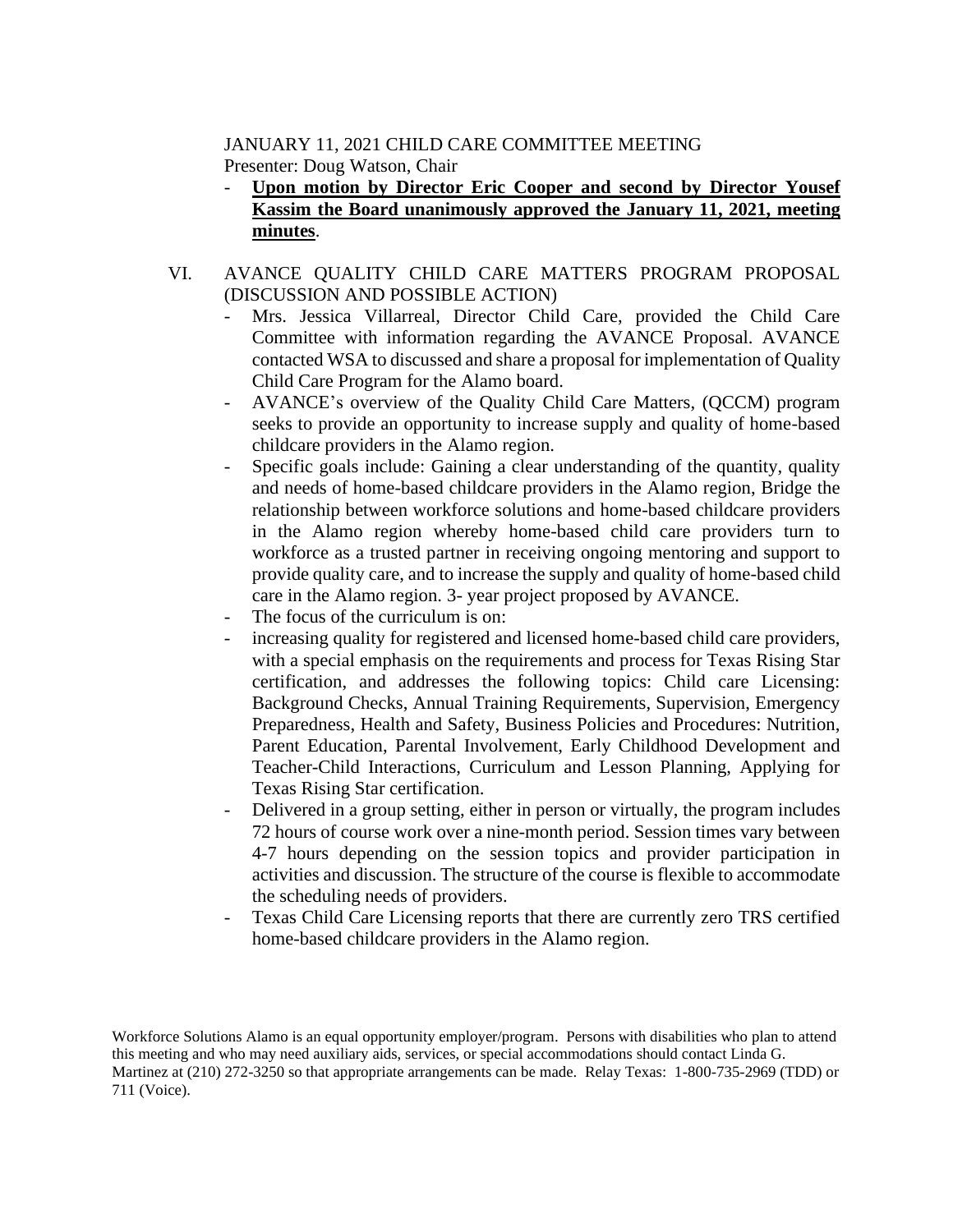- Would require formal procurement to determine actual cost of a program. AVANCE's proposal totals for year 1: \$80,080, year 2, \$85,580, and year 3, \$139,150.
- Mrs. Villarreal also provided the outcomes from AVANCE's proposal.
	- o 67% increase in confidence in passing TRS certification from pretest to posttest.
	- o 20% received TRS certification within 6 months of graduation.
	- o Providers will experience a 70% increase in their confidence in passing the TRS certification.
	- o 57% increase in those who exceeded school readiness indicators.
	- o Among children in the care of these home-based providers 33% increase in those who met school readiness development indicators.
- An official Procurement process would be required for competitive bidding.
- Ana DeHoyos O'Conner commented Children's Learning Institute (CLI engage) was providing assessments. CLI is the program TRS assessors use to enter the scores of the assessments conducted on centers. It is also the program that the mentors/assessors are using to complete TWC certification courses.
- Board Member Ana DeHoyos O-Conner also asked if the technology equipment is for AVANCE or the day homes? Also, requested additional research be done on who is providing the technology.
- Board Member Katherine Filut added there are many tools available. Pre-K SA, and United Way have mentoring collaborations in place. There have been discussions about the need of in-home child development centers and if AVANCE would possibly be the lead in this area, that would be a huge benefit to the work we are doing.
- Dr. Sarah Baray added there is a gap within the in-home providers in terms of support. This proposal is worth putting out for bid and she would support this.
- Board Member Eric Cooper stated the SA Foodbank currently provides free nutrition education to schools and childcare centers. Nutrition education can be provided by a third party, Foodbank, for free. This may include access to meals, access to fruits and vegetables. If this were to be put out for bid, it would be best to take inventory of what tools and resources are out in the community and include that in the RFP.
- Board Member Dawn Dixon added to Eric's point, looking at how this would affect children with special needs. This would make it a stronger proposal.
- Dr. Henrietta Munoz asked if this was an unsolicited proposal.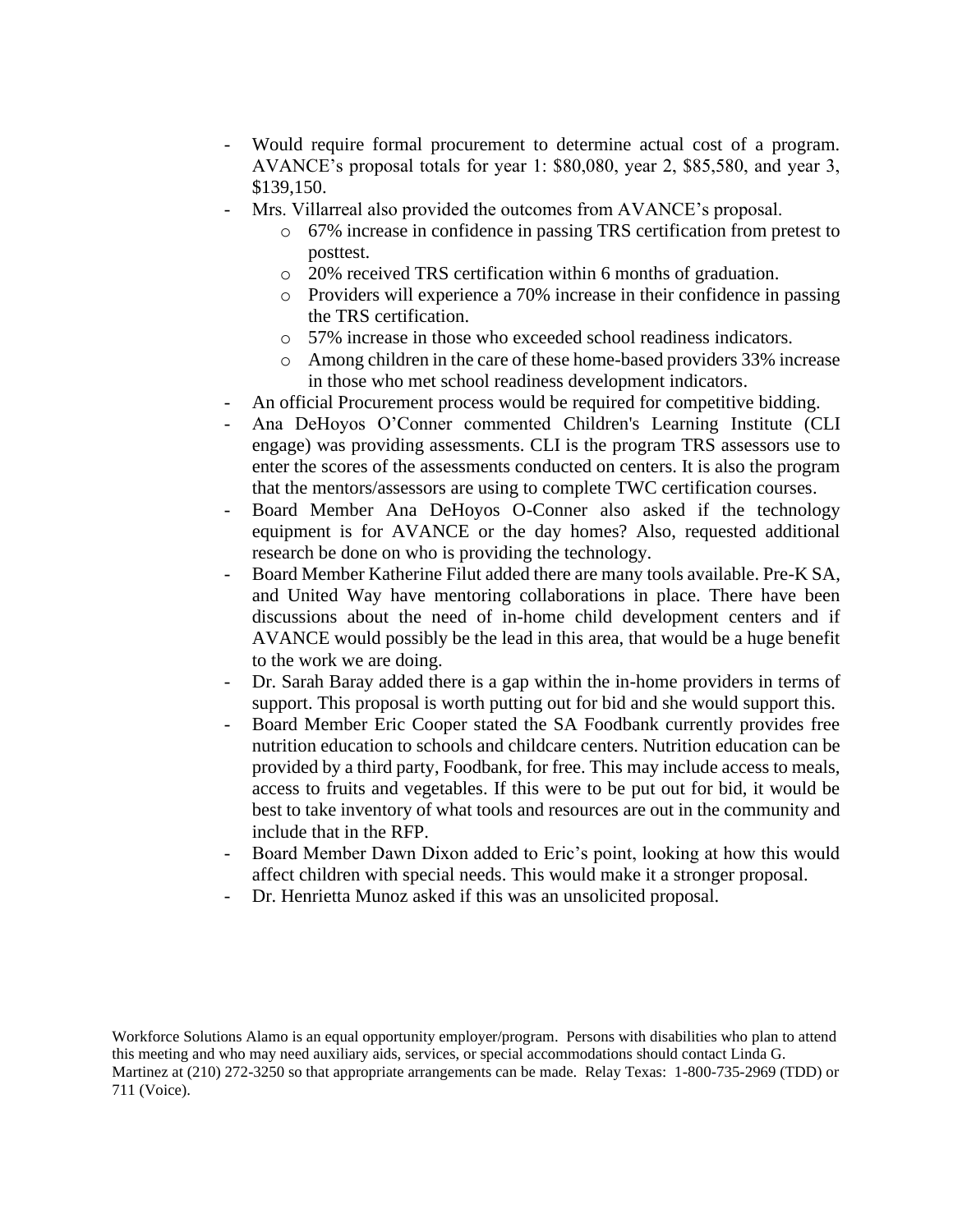- Chair Doug Watson said AVANCE presented at one of the last Child Care Committee meetings and the committee requested additional information and research. It is an unsolicited proposal.
- Dr. Munoz also recommended researching and getting a clear understanding of what services are out in the community, what resources can be leveraged with procurement. She would be in favor.
- Mr. Adrian Lopez, CEO clarified the AVANCE proposal was brought to the Child Care Committee as a policy discussion.
- Ana DeHoyos O-Conner suggested that Jessica Villareal, Child Care Director reach out to KLRN. They provided training for day homes many years ago and collaborated with the COSA.
- Chair Watson asked Mr. Lopez to send a letter to AVANCE thanking them for this proposal.

## VII. CHILD CARE QUALTY CONTRACT (CCQ & CCS) RFP (DISCUSSION AND POSSIBLE ACTION)

Presenter: Jessica Villarreal, Child Care Services Director

- a. CCS Contract
- Mrs. Jessica Villarreal, Director Child Care, provided the Committee with an overview and background on the status of the Child Care Services contract, (CCS).
- In October of 2020, the Child Committee had a discussion related to the procurement of the Child Care Quality contract. The Child Care Committee expressed a desire to combine the Child Care Services, Mentors and Assessors, and Child Care Quality into one contract awarded to a single entity. The two contracts are currently on separate procurement cycles.
- The board is procuring a procurement of the Child Care Services and must decide whether to bid both Child Care Quality and Child Care Services or only Child Care Services.
- Mrs. Villarreal also provided the Committee with three options.
	- o **Option 1:**
		- Stay with CoSA for the CCQ, which we are still routing the contract for. They have been a good partner and have started the work on a letter of intent. Issue the CCS as planned and award to the most qualified vendor.
		- Then in 2022 or 2023 we can begin the process of procuring these two services together.
		- Cons The board wants one contract.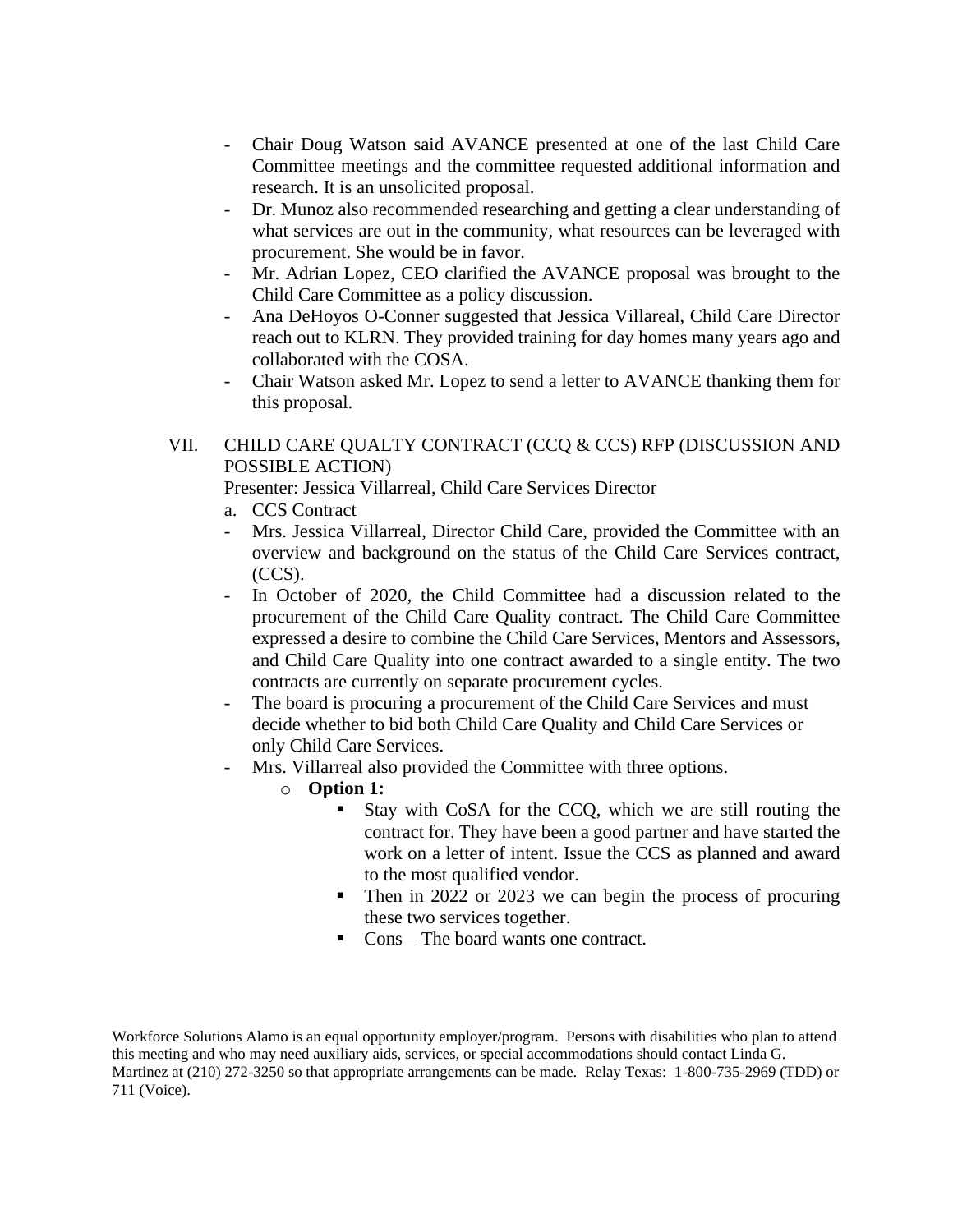- $\blacksquare$  Pros help keep the integrity of the last procurement, doubling the procurement requirements on a large proposal with under 30 days would be unreasonable for vendors, gives staff time to properly plan and execute a large contract.
- o **Option 2:** 
	- Opt out of the renewals for CCQ and combine both services.
	- Cons need to finalize scope and get committee approval, canceling a large
	- contract within a year of service, timing for transition of all services (is 30 days enough)
	- $\blacksquare$  Pros one vendor for all services
- o **Option 3:**
	- Keep the CCQ and CCS contracts separate as they currently are.
- WSA staff recommendation was to combine the two Scopes of Work, (SOWs) and bid out Dec 2023 to award a combined contract with the start date of 10/2024.
- Based on this guidance the Child Care Quality RFP was released and ultimately award to the City of San Antonio.
- Chair Watson asked Legal Counsel, Frank Burney if there is a binding legality to the Committee voting?
- Mr. Frank Burney stated there is none and Committee would provide a recommendation to the Board.
- **Upon motion by Dr. Sarah Baray and second by Director Eric Cooper the Board unanimously approved the taking Option 3, to keep the CCQ & CCS contracts separate as they currently are.**
- b. CCQ Contract
- Mrs. Jessica Villarreal, Director Child Care, provided the Committee with an overview on the Child Care Quality, (CCQ) contract.
- WSA issued the contract to City of San Antonio on Feb. 4, 2021. The CCQ contract began on April 1, 2021, and it was officially signed on April 14, 2021.
- After completion of background checks and fingerprint clearances, offers were made to all Mentor staff who applied and interviewed. Ten staff were onboarded between March 31 thru April 1, 2021.
- Mentoring and outreach continued seamlessly.
- Jessica recommended to COSA, to make the Mentors and Assessors staff equal. Mentors will also be completing the TRS certification for Assessors so they will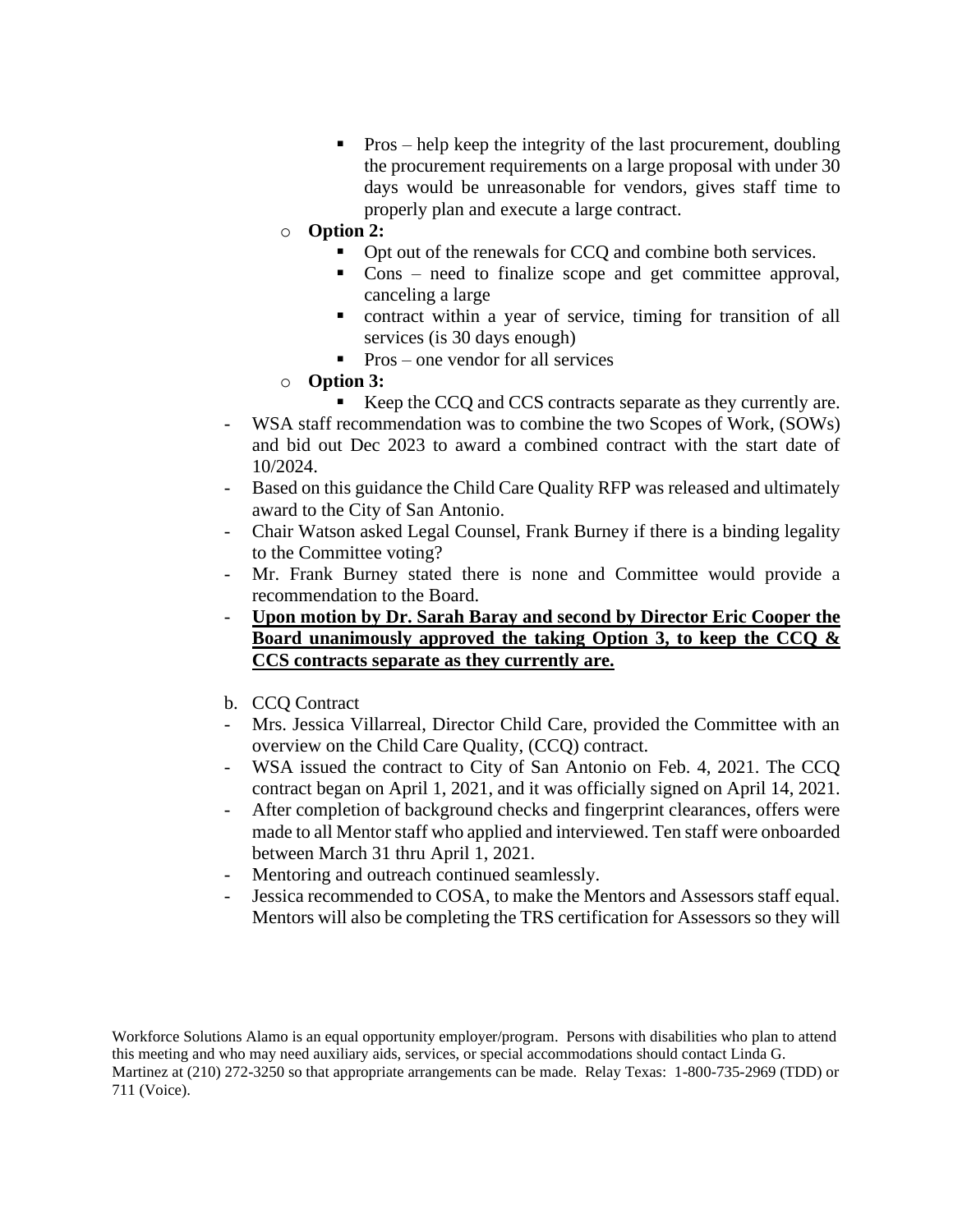have that knowledge. This is to provide the Mentors an understanding of what the Assessors are seeing and what they are looking at.

- Chair Watson added the Mentors and Assessors have been added and that was one of the main criteria we wanted on the last contract. Chair Watson gave kudos to WSA and the COSA for a seamless transition.
- Dr. Sarah Baray asked if the number of Mentors and Assessors set in the contract? Is COSA able to increase the number of Mentors and/or Assessors as needed.
- Jessica Villarreal, Director Child Care replied she did not recall there was a cap on the number and WSA would be monitoring. She was going to verify and get back to the Child Care Committee.
- Board Member Ana DeHoyos O'Conner also asked if Mrs. Villarreal would be working side-by-side with the Mentors?
- Mrs. Villarreal indicated by nodding her head, yes.
- Board Member Ana DeHoyos O'Conner also asked if Mrs. Villarreal felt now that the contracts were together if this would be beneficial for parents.
- Mrs. Villarreal replied yes and trying to align the coaching and mentoring better for those that are going thru the quality piece for Texas Rising Star.
- Board Member Ana DeHoyos O'Conner asked how long is this contract?
- Chair Watson replied, Child Care Committee would discuss during the meeting.
- Chair Watson summarized, the CCQ contract has been approved by the Board of Directors and is being rolled out.

### VIII. BRIEFING (DISCUSSION AND POSSIBLE ACTION)

Presenter: Jessica Villarreal, Child Care Services Director

- a. Child Care Performance Briefing
	- Mrs. Villarreal provided the Child Care Committee an update on the Child Care Performance that was shared during the last Child Care Committee meeting held on Jan. 11, 2021. At that time, the concern was that Alamo Board was not meeting the Child Care performance goal outlined by Texas Workforce Committee (TWC).
	- Concern was failure to meet would potentially cause Alamo to be placed at risk of de-obligation of funds. WSA, Child Care Contractor and TWC met to discuss concerns. TWC explained that many other boards across state were expressing the same issues and concerns for
		- not-meeting enrollment performance. TWC allowed Alamo board an extension to meet performance. Extension was given until March 2021.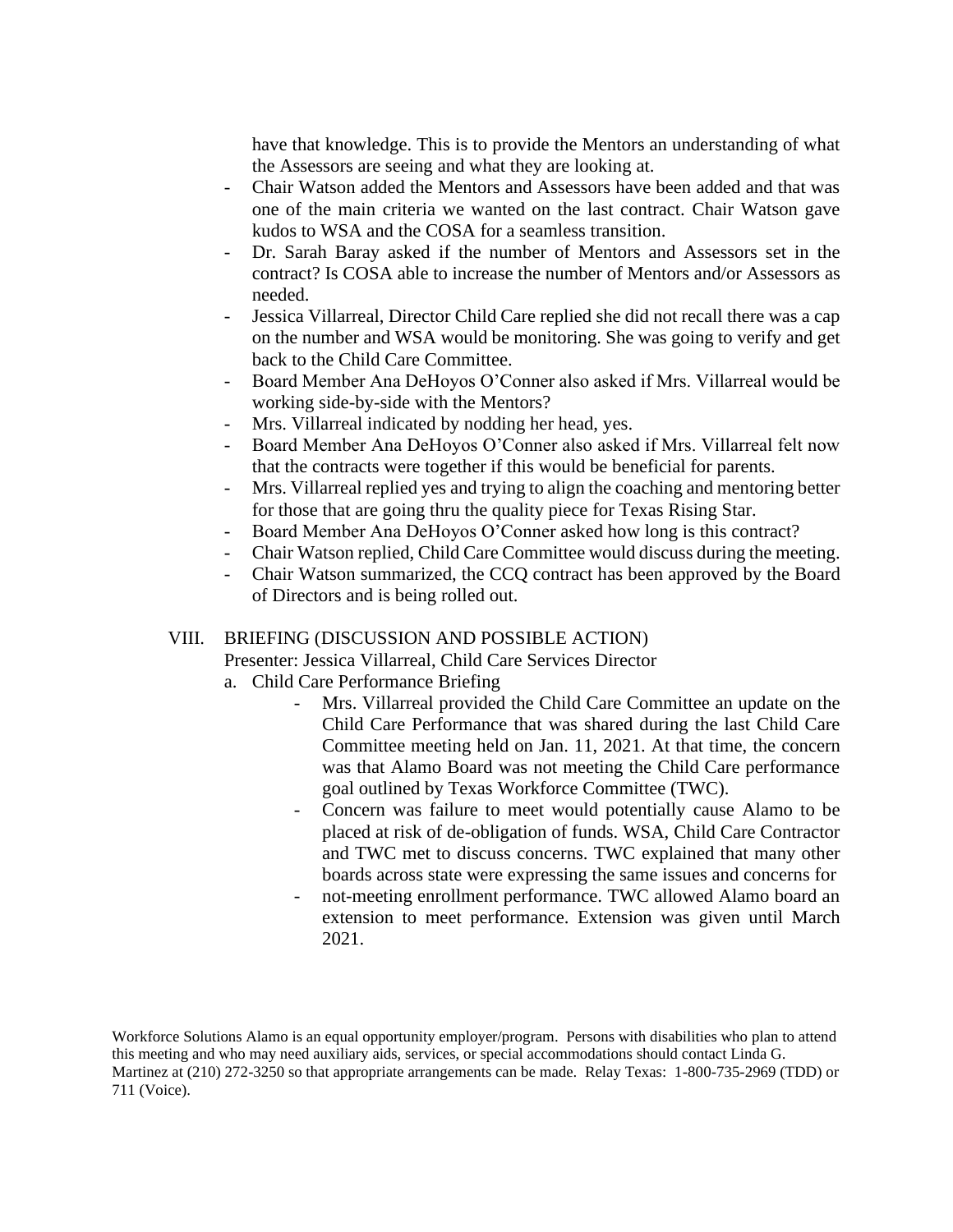- WSA worked with Child Care Contractor who outlined a strategic plan to increase enrollments. Child Care Contractor was confident that they would be successful in meeting the target goal.
- As a result of the efforts and ongoing communication between WSA and Child Care Contractor, Alamo successfully met the performance goal at 95.35%.
- WSA and Child Care Contractor will continue to monitor performance to ensure enrollment remains at a level that will not negatively impact performance.
- Out of 28 Boards, five Boards successfully met performance and WSA was one of those five.
- Chair Watson and the Child Committee commends the Child Care Contractor for doing a great job in bringing WSA's performance up to where it needs to be.
- Chair Watson asked if WSA is keeping the 80/20 ratio and Mrs. Villarreal said yes.
- b. TRS Certification Training Briefing
	- Mrs. Villarreal provided a briefing on the TRS certification course status/timeline.
	- Due to technology challenges, the TWC TRS certification course has caused issues in the original timeline outlined for completion. On February 1, 2021, TWC placed a temporary deferment on TRS assessments across Texas.
	- This temporary deferment was given to provide time for Texas Rising Star staff (mentors and assessors) ample time to concentrate and complete certification course and training that would occur February 1 – March 31, 2021.
	- TWC originally stated that if staff devoted 100% of efforts on completing course work, it would take approximately 4-6 weeks to complete the courses. TWC's original implementation time frame for resuming assessments was slated for April 1, 2021.
	- This timeline was extended and due to continuing technology issues, as of April 15, 2021, TWC does not yet have a proposed date for the implementation of the revised TRS standards.
	- Upon completion of certification courses, and TWC approval, TRS assessments will resume assessments based on an Implementation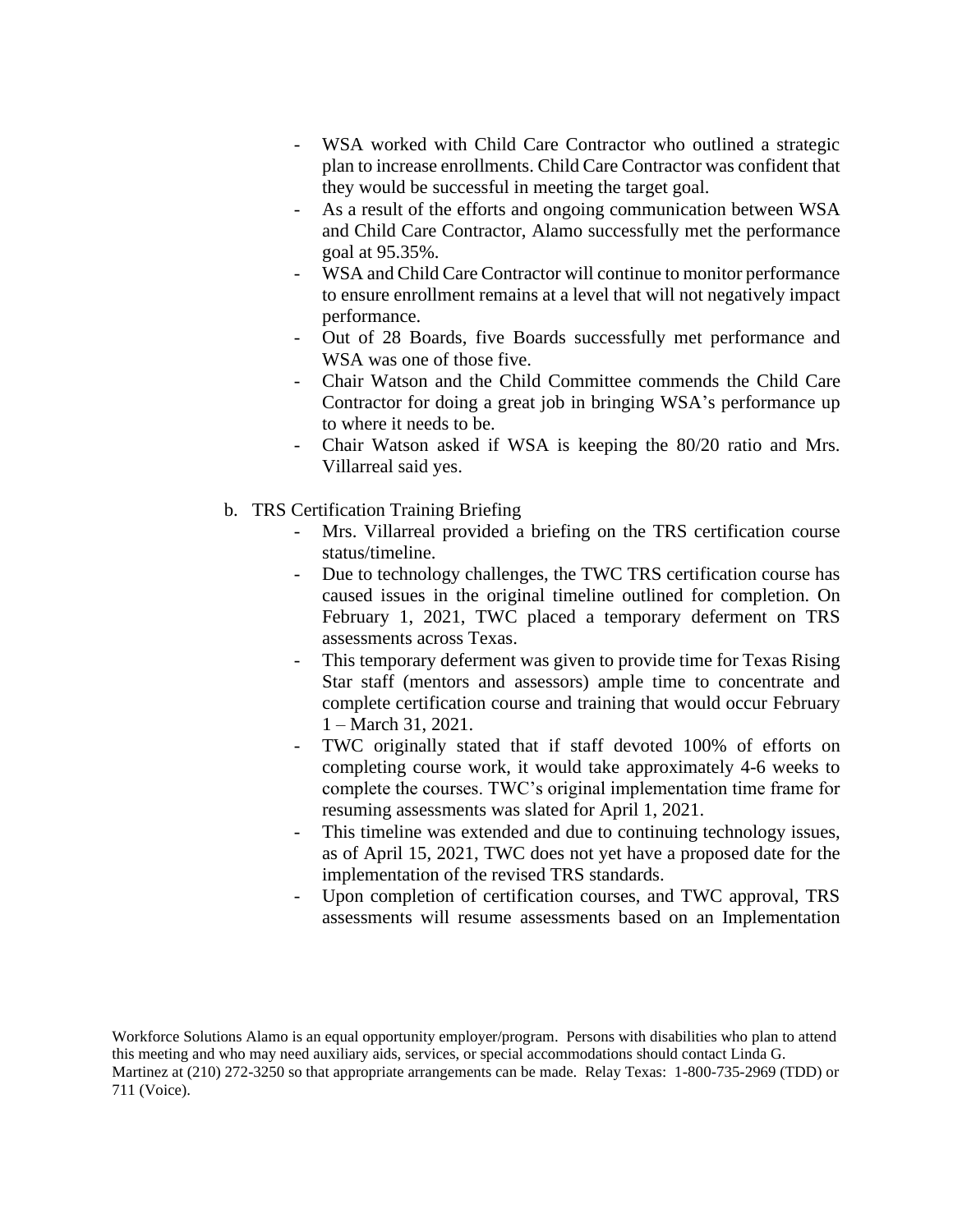Prioritization Plan which will prioritize assessments in the following manner:

- Priority 1: Recertification Assessments
- Priority 2: Facility Change Assessments
- Priority 3: Unannounced Annual Monitoring Visits
- Priority 4: Voluntary Assessments
- Board Member Ana DeHoyos O'Conner asked if these concerns have been brought up to the state and explained how the assessors are feeling because they are not able to pass the certification and how can the Board assist.
- Mrs. Villarreal stated she has sent a letter to the State informing them of the continuing issues the assessors and mentors are frustrated.
- Chair Watson asked CEO Lopez and Mrs. Villarreal if a letter from the Child Care Committee would be helpful in getting TWC to make the appropriate changes.
- Mr. Lopez said he would discuss with other Workforce Board CEOs and provide one letter to TWC that included all Workforce Boards concerns.
- c. Texas Mutual Grant Briefing
- Mrs. Villarreal provided a briefing on the \$75k Texas Mutual Grant.
- WSA is using these grant funds to enhance outdoor learning environments for childcare providers. Outdoor learning environments are an ideal way to promote social distancing and keep learning interesting during the pandemic. Additionally, improving the outdoor learning environment is a Texas Rising Star (TRS) measure and promotes quality and inclusion.
- With the assistance of 3-volunteer judges, 20 Child Care Centers have been selected to receive awards to enhance the outdoor environment.
- Child Care centers were selected for participation based on a matrix that included TRS Desert/Rural, TRS Star level and WSA subsidy enrollments. Evaluators/Judges were then asked to use a matrix to score proposals based on:
	- Clearly identified objectives with obtainable goals  $= 25$  points max
	- Intentional, well planned, and comprehensive  $= 25$  points max
	- Firm budget with matching objectives and goals = 25 points max
	- Innovative strategy or approach to outdoor learning environment = 25 points max
- Evaluators scores were added to the matrix and a combined score was attained. A tiered system was developed to distribute the awarded funds.
- The final award amounts will be allocated based on combined scores, amount requested by providers with highest scores, and the remaining budget will be distributed amongst the rest of the tiers.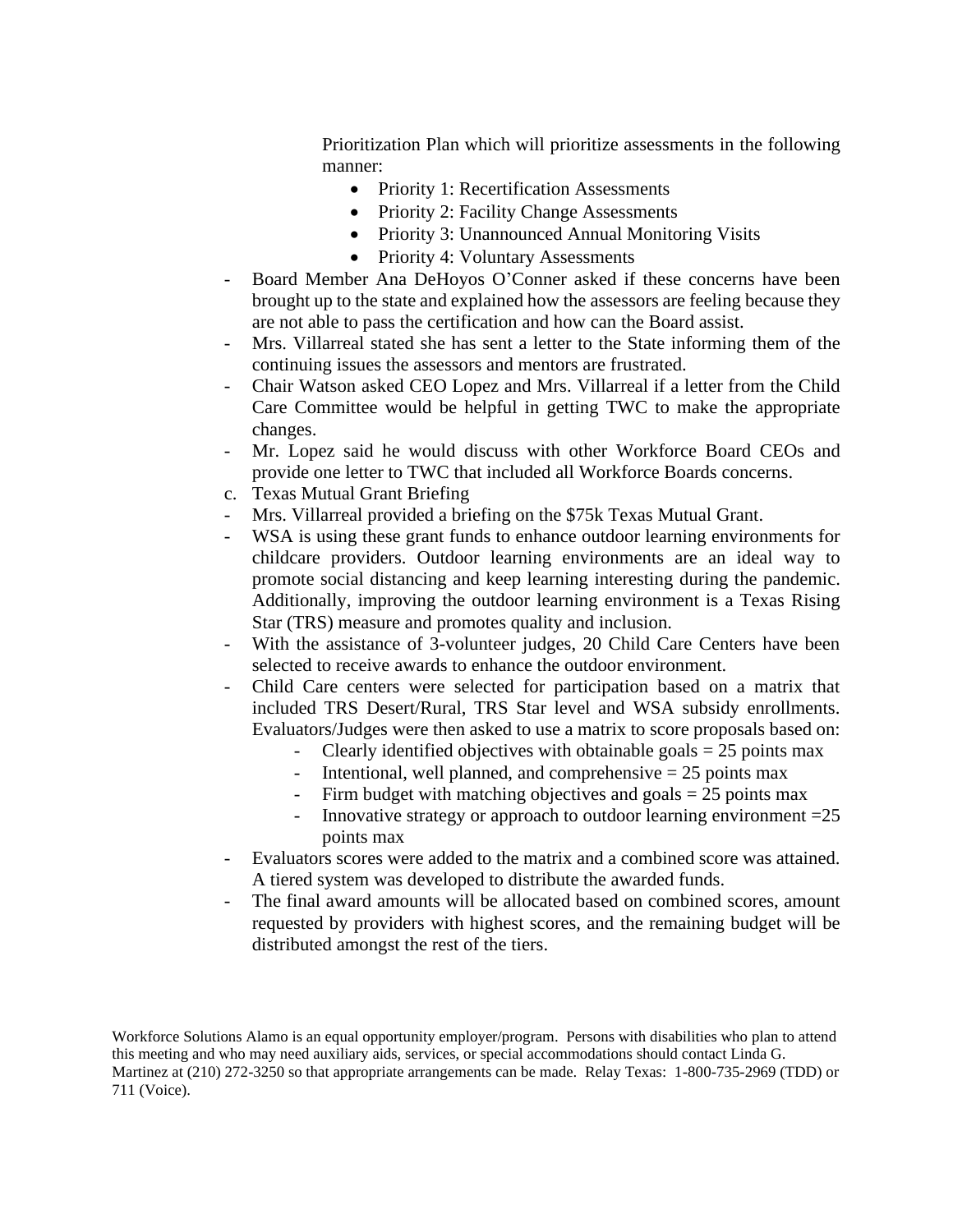- WSA will supplement Grant awarded amount of \$75,000 by \$5,635.57, to account for out-of-stock items & free vendor shipping being offered.
- Dollar amounts under \$2500 were adjusted to meet the \$2500 minimum dollar amount outlined in Grant proposal.
- d. CC 11, C4 Policy
	- Mrs. Villarreal provide an update and is requesting the Child Care Committee's approval on updating the order of local priority group and policy.
	- TWC has requested that boards establish policies and procedures to support direct referrals from recognized childcare partnerships outlined in WD 07-21.

**Upon motion by Dr. Sarah Baray and second by Board Member Ana DeHoyos O'Conner the Board unanimously approved adding children dually enrolled in a recognized partnership site when funding is limited, or the number of direct referrals exceeds the number of available subsidized slots at a recognized partnership site.**

- e. Layoff Aversion Grant Briefing
	- During the Executive Committee meeting held on March 19th, during a briefing on Financials showing financial reports through January 31, 2021, a line item for an active grant reflected that 0% had been expended for Childcare Centers from a Lay Off Aversion Grant. Child Care staff was asked to provide additional information on this line item.
	- The Rapid Relief: Lay Off Aversion Grant, is a \$190,000 Covid grant that is available to assist provide Covid Relief towards dislocated workers. WSA is targeting current Child Care Providers that are currently receiving the additional 25% of Enhanced Reimbursement Rate (ERR), Texas Rising Stars Providers, to provide additional support to remain open and provide childcare services, preventing additional layoffs and additional economic hardships to these providers. Each provider is required to apply to be considered for additional support in the form of PPE Kits, equipment and or technology needs.
	- Child Care Centers need its employees to work on-site but cannot afford PPE Equipment,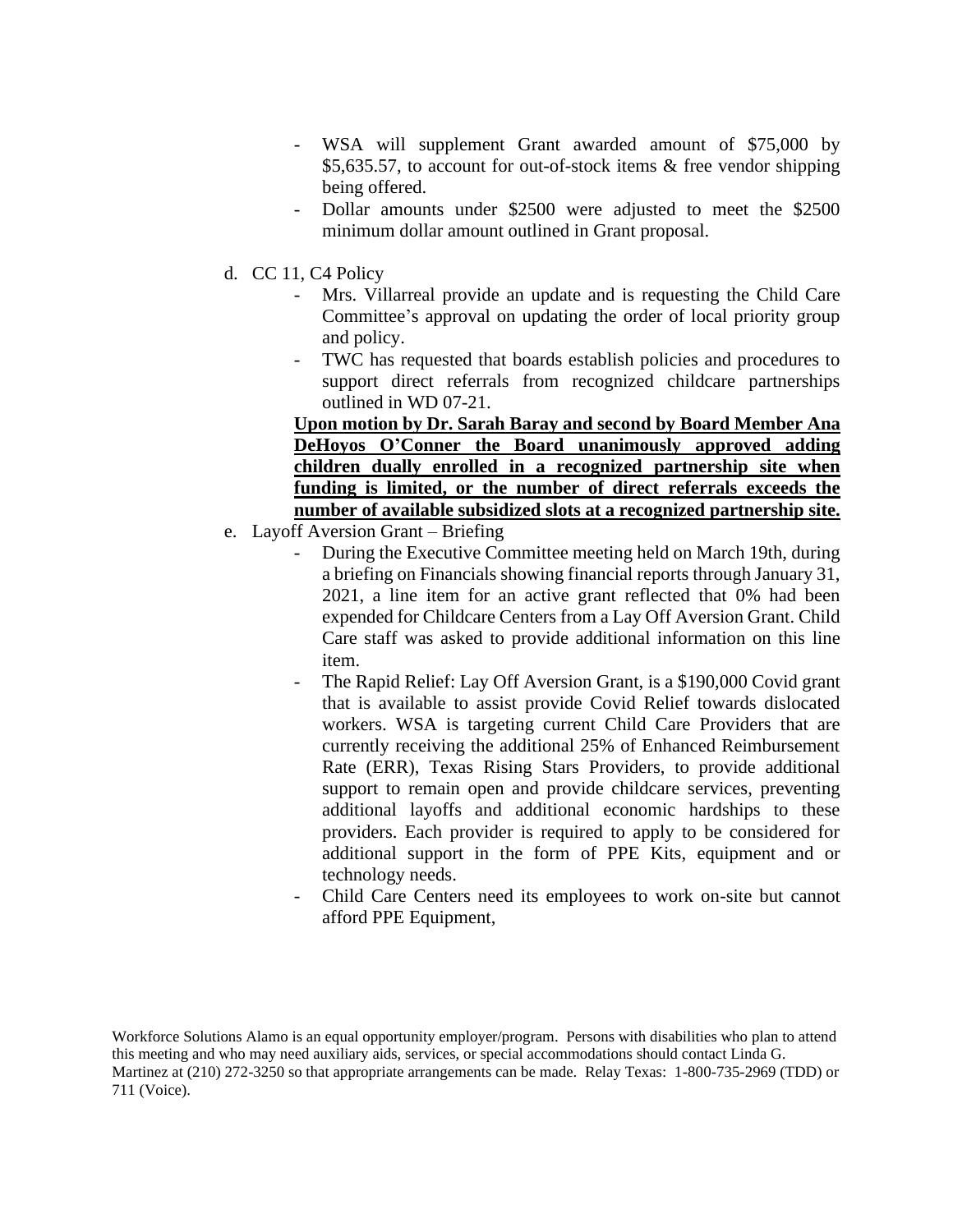- frequent deep cleaning to help prevent potential exposure to COVID-19. Layoff aversion funds may be used to pay for PPE Kits, a cleaning and/or sanitization service, equipment, or technology to avert layoffs. The targets are: 126 Kits, services, technology, or equipment at approximately \$1,500 grant to each Childcare Center (employer).
- This grant is not specifically linked to Child Care, but instead the funds are to be used to assist small businesses who have been impacted by Covid.
- This funding is not funding that is managed or passed through the Child Care Quality funds and is not funding that the WSA Child Care Team is responsible for managing or distributing.
- f. Early Matters director & Hiring Staff Briefing
	- Early Matters-Alamo hired an operations director, Liza Gomez, whose goals will be to:
		- Strengthen the ecosystem by leading the Early Matters Quality Improvement Partnership team that will include PreK4SA, Workforce Solutions Alamo, United Way San Antonio and Bexar County, Support Bexar County early childhood education partners.
		- Establish and strengthen partnerships with full range of educational providers.
		- Foster parent engagement, feedback, and connection to resources, and quantify the impact by building a scorecard and measuring success.
		- Chair Watson requested permission from the Child Care Committee to invite Liza or someone from Early Matters to be on the Committee.

### IX. CEO REPORT

Presenter: Adrian Lopez, CEO

#### a. Success Stories

- Mr. Lopez commended Mrs. Jessica Villarreal and her Team for great job they have done.
- Mr. Lopez shared a childcare success story from Melissa Drake. She has been able to work and go to school with the help of Project Quest and CCS. "I have also been able to obtain a job at a local Baptist Hospital and this